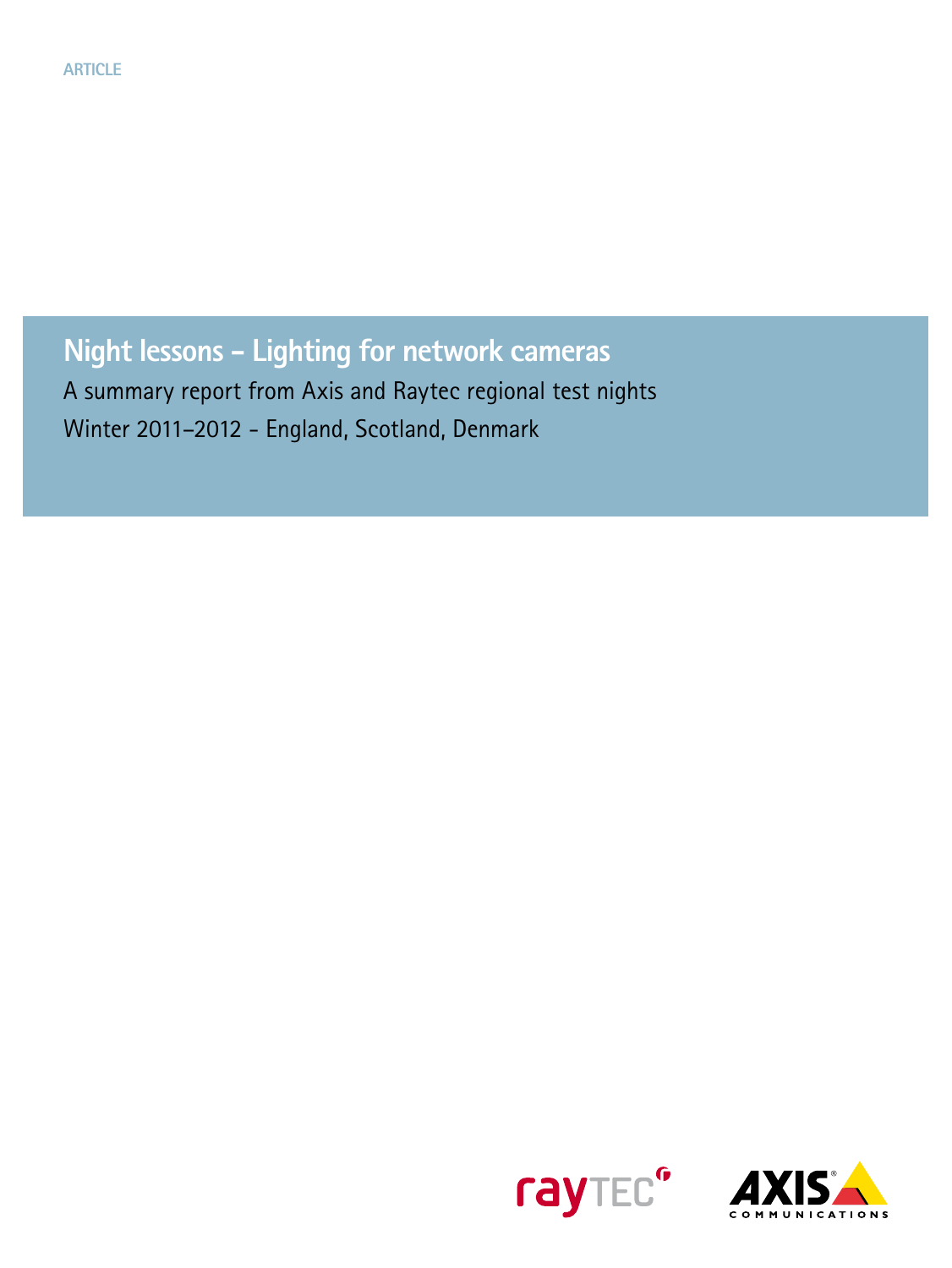# **Table of contents**

| 1.  | <b>Introduction</b>                                                                   | 3  |
|-----|---------------------------------------------------------------------------------------|----|
| 2.  | Lesson 1: Mounting and set-up - the basics                                            | 3  |
| 2.1 | Mounting your camera                                                                  | 3  |
| 2.2 | Positioning a fixed camera in a housing                                               | 3  |
| 2.3 | Mounting your lighting                                                                | 4  |
| 3.  | Lesson 2: Match your illumination to the lens angle                                   | 4  |
| 4.  | Lesson 3: Lighting costs money - so don't waste it                                    | 6  |
| 5.  | Lesson 4: Street lighting is not enough                                               | 6  |
| 6.  | Lesson 5: Excessive lux levels are not required                                       | 7  |
| 7.  | Lesson 6: Megapixel cameras and their requirement for<br>light                        | 8  |
| 8.  | Lesson 7: Lower Bandwidth and Storage of your Network<br>Camera                       | 9  |
| 8.1 | Video Compression needs Good Lighting                                                 | 9  |
| 9.  | Lesson 8: The Importance of a Quick Start and Good<br><b>Colour Rendition</b>         | 10 |
|     | 10. Lesson 9: Thermal to detect - IR to identify                                      | 10 |
|     | 11. Conclusion: Testing is critical - there is no substitute for<br>getting out there | 11 |
|     | 12. About Raytec                                                                      | 11 |
|     |                                                                                       |    |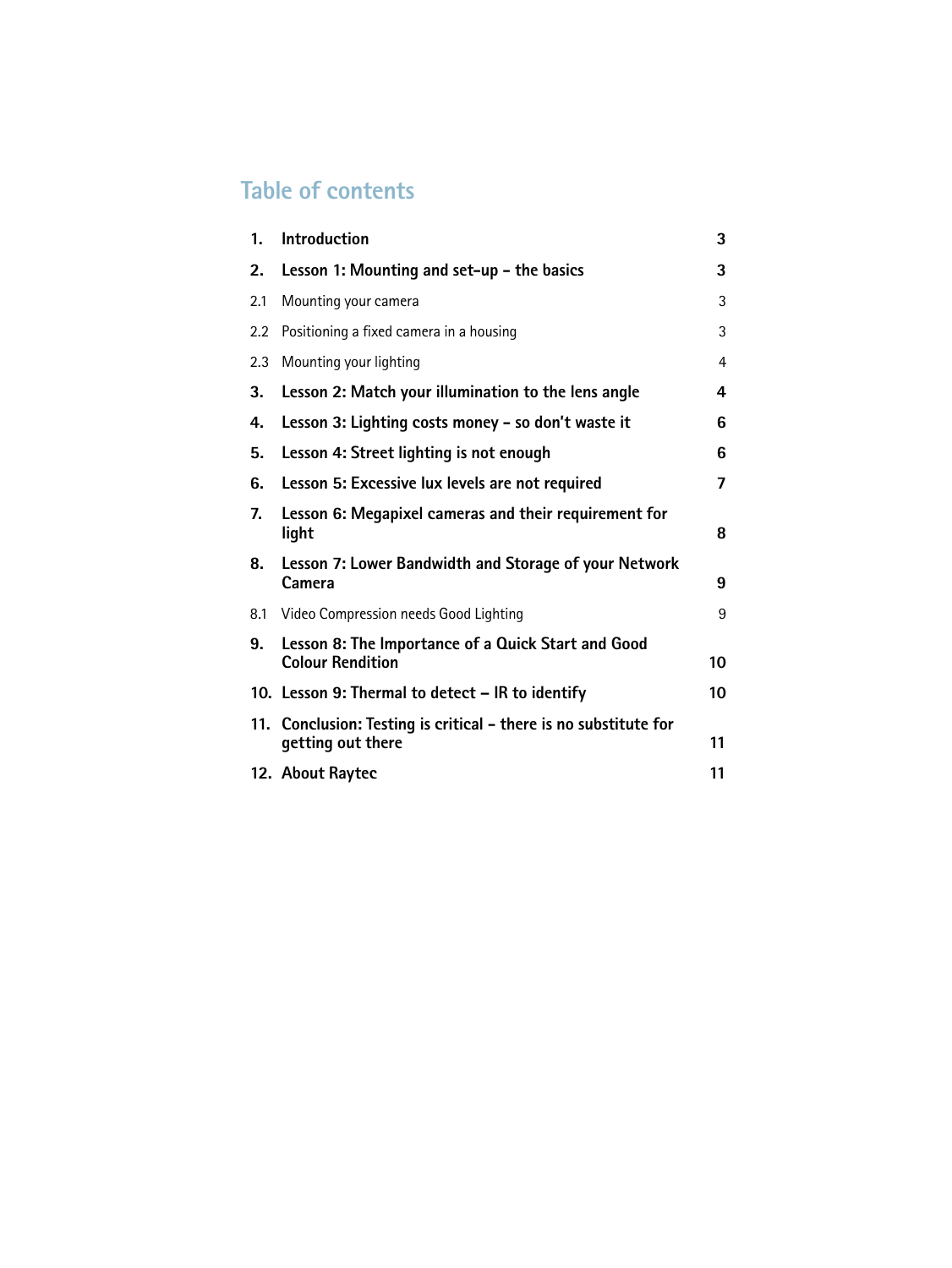# **1. Introduction**

Network camera experts – Axis, and CCTV lighting specialists – Raytec, held a series of test nights throughout the dark winter months of 2011 and 2012. The test nights were designed to help all security professionals tackle some of the most common practical issues when using lighting in conjunction with network cameras to achieve high performance CCTV images at night.

Many thanks to all of the integrators, installers, end users and consultants who attended the test night sessions, they were a great success and raised some real-life issues and challenges involved with low light CCTV.

**So what were the most useful lessons learnt during the sessions? Here's our brief summary:**

# **2. Lesson 1: Mounting and set-up - the basics**

Before you set your cameras rolling, it is vital that you have correctly mounted and aligned not just your cameras but your illumination too, for the best possible CCTV performance at night.

#### **2.1 Mounting your camera**

Cameras need to be placed in all kinds of locations and this requires a large number of variations in the type of mounting. Common mounting solutions include ceiling mounts, wall mounts, corner mounts, pole mounts and parapet mounts (used for roof-mounted housings or to raise the camera for a better angle of view).



### **2.2 Positioning a fixed camera in a housing**

When installing a fixed camera in an enclosure, it is important that the lens of the camera is positioned right up against the window to prevent any glare. Otherwise, reflections from the camera and the background will appear in the image. To reduce reflection, special coatings can be applied on any glass used in front of the lens.

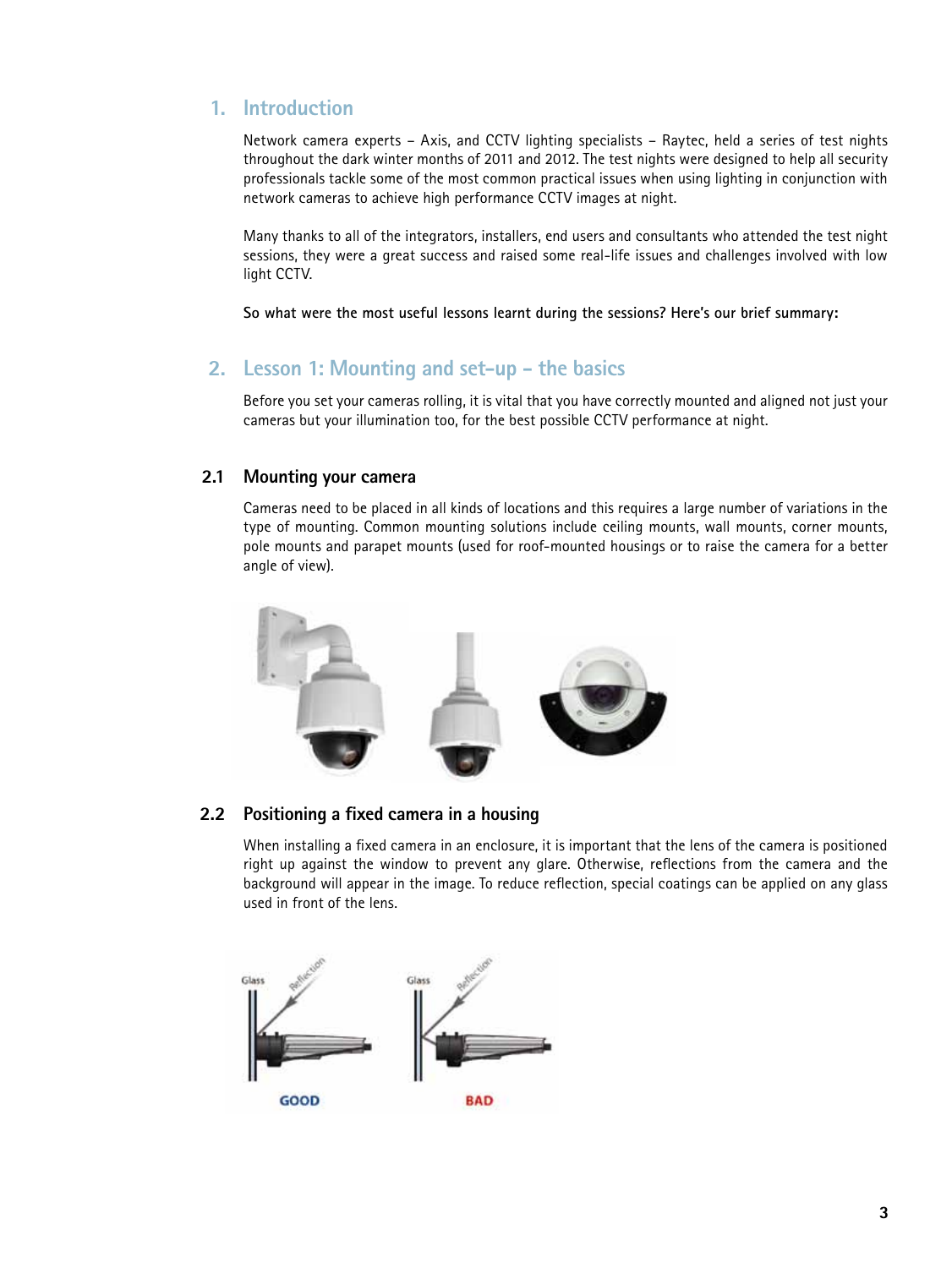### **2.3 Mounting your lighting**

Mount the illuminator first. Position the illuminator adjacent to camera and point it towards the scene. Mount the illuminator at least 1m away from the camera (space dependent) to avoid reflection into the camera. Lighting must be mounted approximately 1m below dome cameras.



Mount PSU. Do not position PSU photocell facing illuminator or other direct light sources. Photocell monitors ambient lighting conditions. Mount PSU on wall/flat surface with glands facing down. Flat, adapter plate brackets are available for mounting illuminator and PSU on a pole.

Connect illuminator to PSU. Installers can extend or reduce illuminator cable length using appropriate cable and weather proof box.

#### **TOP TIP: Align your illumination with your camera AT NIGHT for optimum image performance.**

Adjust vertical angle, and adjust horizontal angle using Adaptive Illumination to match the illumination to the camera field of view.



### **3. Lesson 2: Match your illumination to the lens angle**

The reality is that most cameras need a certain level of lighting to produce an effective image at night. Even the most advanced cameras require dedicated lighting to produce images with the ability to detect, identify or recognise people or objects in the scene.

It is critical to have the right angle of illumination, matched to the camera field of view. A narrow light on a wide angle can produce a bright spot on the screen and wide angle illumination on a narrow scene results in light wastage and reduced performance.

Raytec demonstrated this during the test nights with their RAYMAX Infra-Red and RAYLUX White-Light LED illuminators, showing lighting precisely matched to the field of view of the Axis cameras – producing even illumination across the entire scene, with excellent clarity and no dark spots.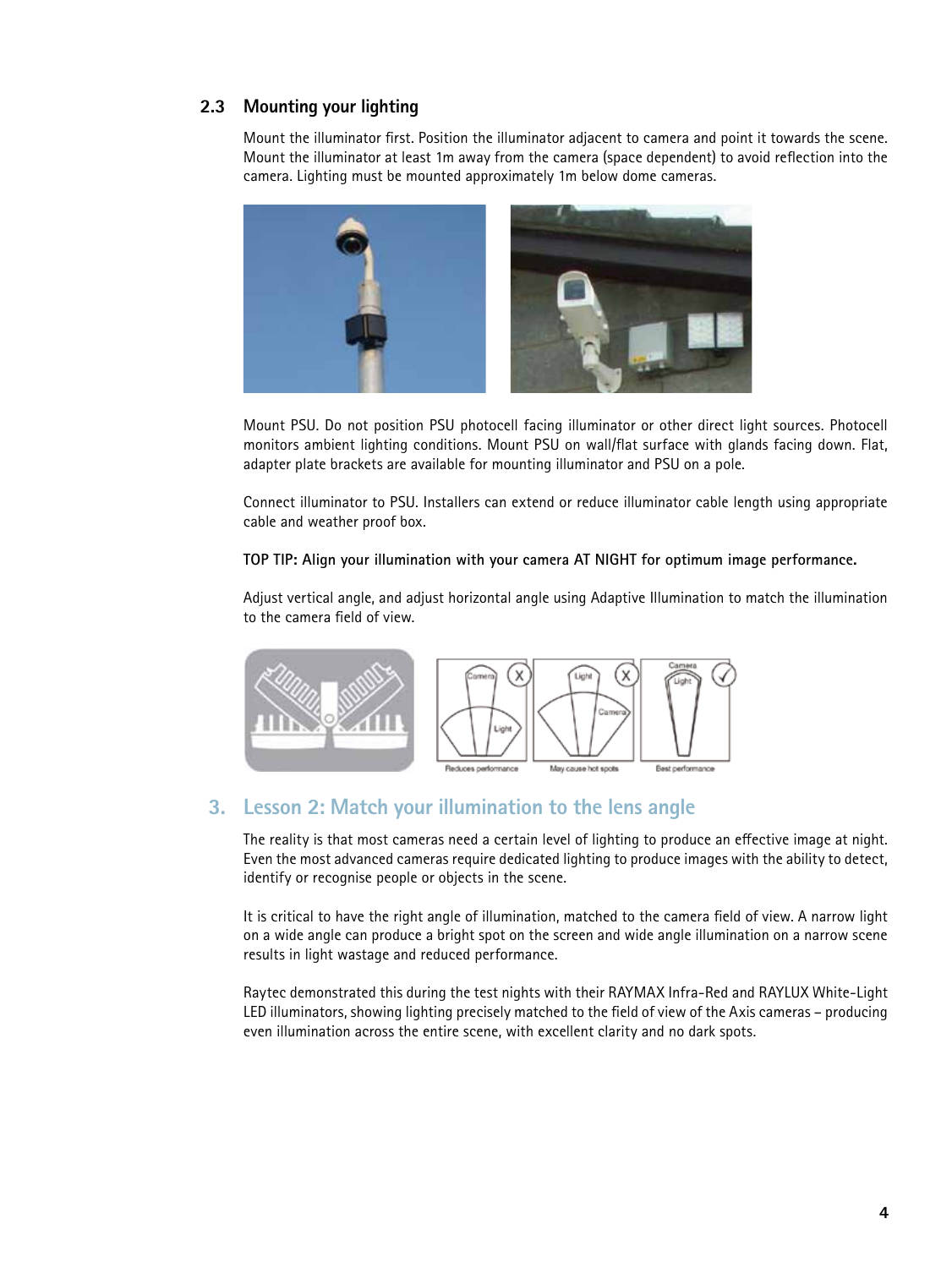

LIGHT OFF INFRARED ON WHITE-LIGHT ON

**AXIS P1347 5 megapixel camera, Raytec RM/RL100-AI-30: 30 degrees @ 70m**



AXIS P1347 5 megapixel camera, Raytec RM200-PLT-AI-10: 10 degrees @ 200m



AXIS P1346 3 megapixel camera, Raytec RL100-AI-30: 30 degrees @ 50m

#### **TOP TIP: Night-time IR set-up**

Infrared and Focus Shift - Focus shift is a potential issue encountered when setting up camera systems for 24-hour performance using infrared. The different wavelengths of visible light (400-700nm) and infrared (700-1,000nm) create different focus points through the lens onto the camera chip. This can lead to a loss of image focus at night, particularly if the camera is set up during daytime operation. The degree of focus shift depends on a variety of factors:

Focusing the camera correctly for low light performance means the camera will be focused for IR with the aperture fully open. During daytime operation the increased depth of field created by a closing aperture will counter the effects of focus shift. The best solution is to focus the camera using only infrared. This can be achieved by:

- > Setting up the camera at night using infrared lighting
- > Using an IR pass filter over the camera lens

#### **TOP TIP: Choice of lens impacts the quality of image - PROs and CONs**

**PRO:** A camera with an auto iris lens (like many of the Axis cameras) is the common choice for achieving high quality images for 24 hour surveillance in external scenarios. The auto iris opens and closes to allow the right amount of light fall onto the camera chip dependent on whether it is day or night. Open at night to collect maximum light, more closed during the daylight.

**CON:** Auto iris lenses can often be slightly bigger, and more difficult to set-up.

**PRO:** Fixed lenses are often used for internal applications where light levels may be constant, and can be set to the specific scene requirements. The smaller the F-stop setting on the camera is fixed at (1.4 is typical for night time surveillance) - the wider the iris, therefore more light is let into the camera and it produces better night-time images. The camera will use an electronic iris during the day (like a shutter) to avoid too much light causing over exposure (white out) on scene (used on Axis indoor network cameras).

**CON:** Fixed lenses are not suitable for day/night or changing light scenarios. The iris opening cannot be adjusted. To compensate for changes in light, some cameras will adjust exposure time or gain, which can lead to motion blur or noisy images.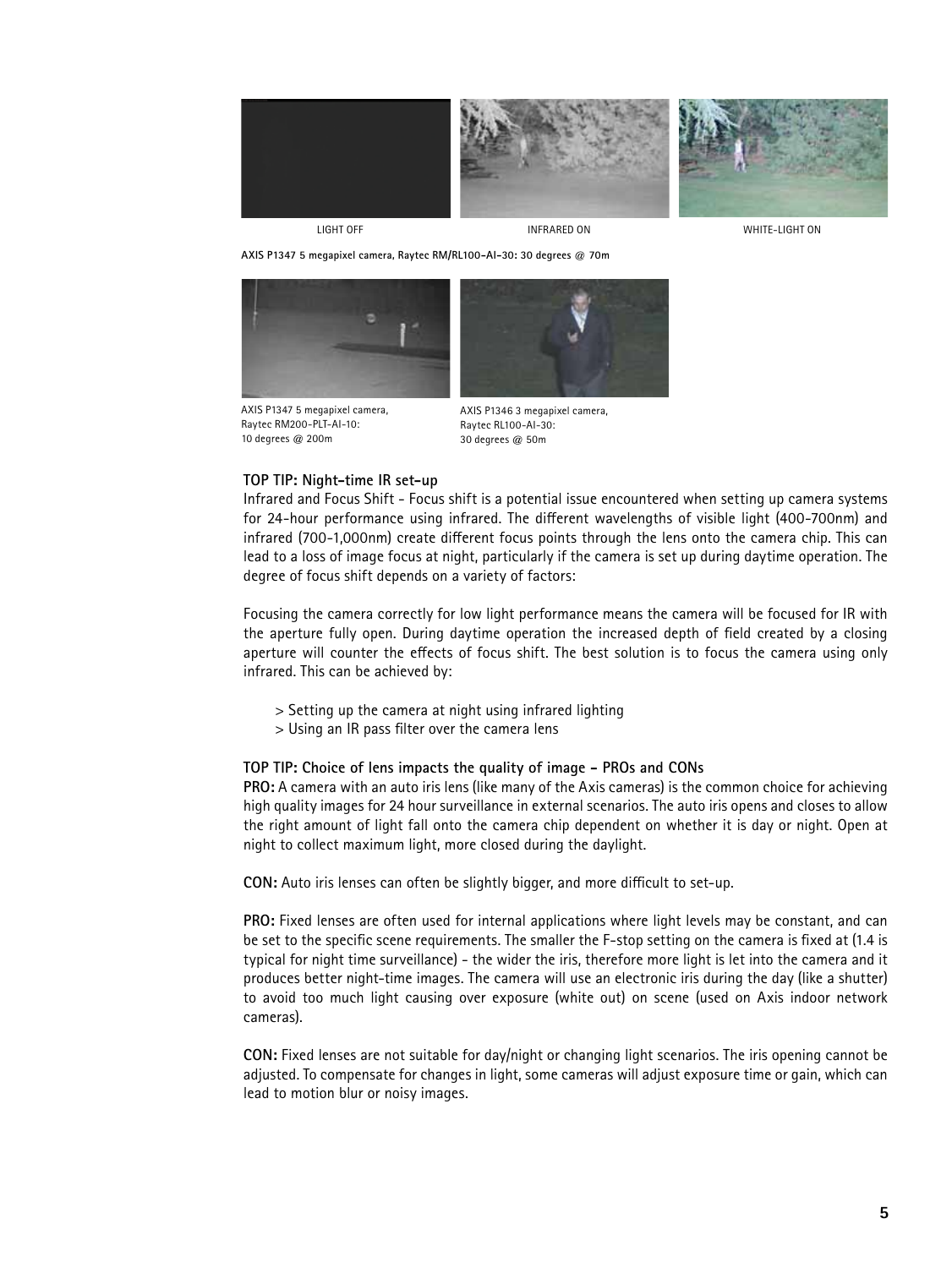\*\* Aspherical Lenses - Aspherical lenses provide superior low light performance as they use more of the available light. Whilst standard lenses can lose some light at the edges of the lens, aspherical lenses have a specialist front profile to catch all the light available. Low light applications can benefit from the use of an aspherical lens.\*\*

## **4. Lesson 3: Lighting costs money - so don't waste it**

Consider the running and maintenance costs of your system.

Many installations utilise multiple 300W or 500W illuminations. These can be replaced with as little as 40W of long life, cool running infrared or white-light LED illumination.

Not only does LED lighting have an inherently low power consumption, but it also lasts a lot longer typically around 10 years and requires zero maintenance – compared to a halogen light which can last as little as 5 months. Over this ten year period, there are significant savings to be made on energy consumption, running costs, and labour.

Additionally, White-Light can be targeted and directed exactly where needed. It can also be activated via an external trigger on a timer, to provide lighting only when needed for a predetermined amount of time to further save on energy usage and light pollution. This is referred to as 'Lighting on Demand'.

# **5. Lesson 4: Street lighting is not enough**

Often, users of security systems may consider street lighting to be a good enough solution to fully illuminate a scene for capturing CCTV images at night. The user may be cautious about adding additional visible illumination on scene because of light pollution concerns. For this scenario, infrared illumination which is invisible to the human eye can be a very effective solution

Axis and Raytec staged a practical demonstration to compare the effectiveness of street lighting to dedicated infrared illumination during image capture at night.

As shown below on the left, the uneven illumination from street lighting, which is not designed for the camera field of view, is creating dark areas on scene and a grainy CCTV image with no detail. Now looking at the image on the right, the RAYMAX IR illumination, matched to the field of view of the camera provides an even output of illumination to achieve a clear crisp picture across the entire scene – with zero light pollution.



STREET LIGHTING INFRARED ON

**Axis Q1602 Lightfinder Camera, Raytec RM200-PLT-AI-30: 30degrees @ 200m**

**TOP TIP:** If there is too much ambient light on scene, or flashing lights nearby causing a disturbance to your CCTV image, using IR lighting with an IR band pass filter lens on the camera will cut out the glare from all other ambient light apart from IR, for a crisp and clear, evenly illuminated black and white image.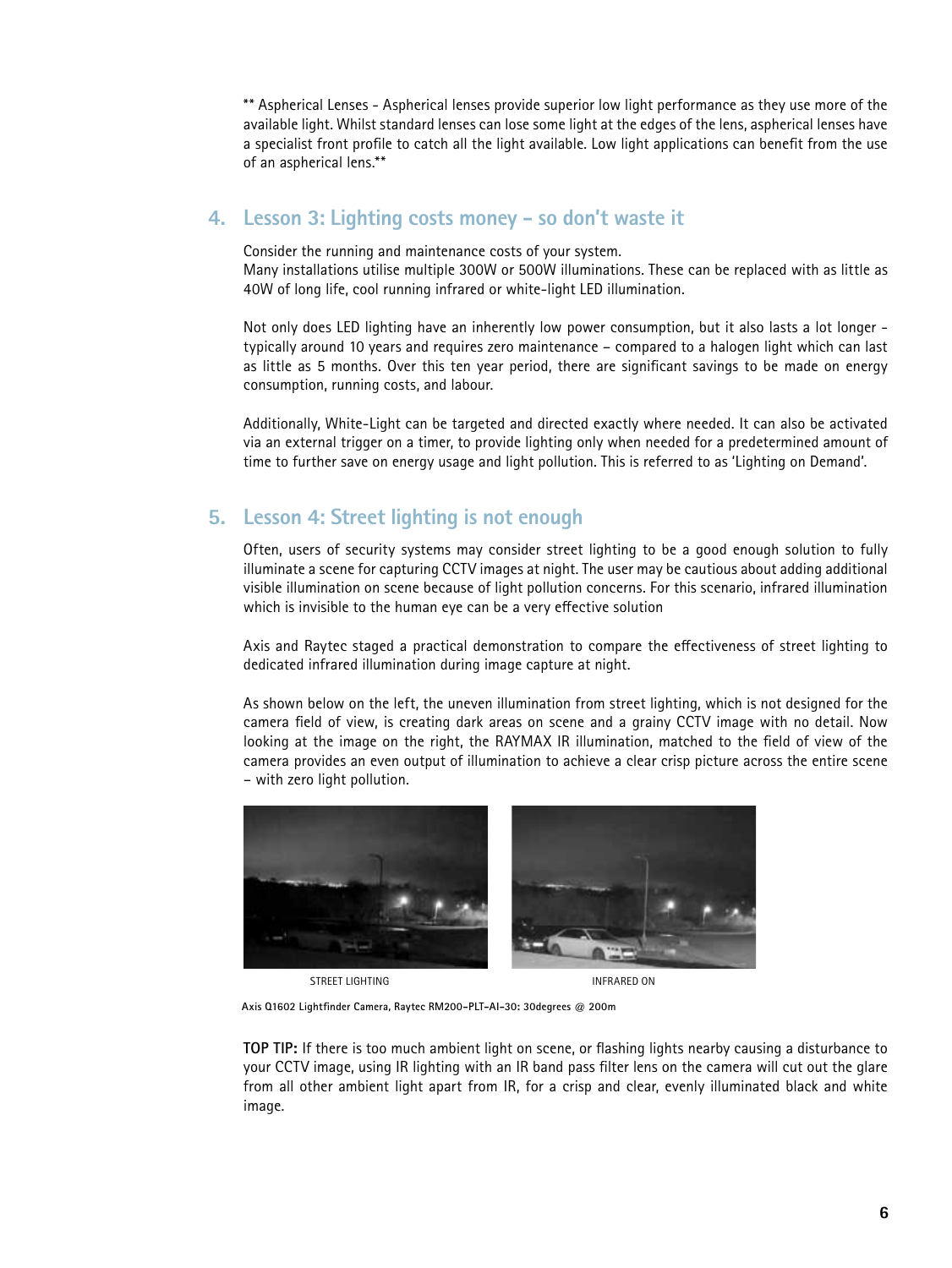# **6. Lesson 5: Excessive lux levels are not required**

The test nights proved that high performance, low light camera technology such as the Axis Lightfinder, requires as little as 1 or 2 lux of effectively directed, colour corrected White-Light illumination. Many traditional 'visible' lighting solutions aim for high lux levels on the scene – this is not always required and it can often result in reduced image quality, excessive light pollution and excessive energy consumption. NB: Typical lux levels for CCTV are between 3 and 7 lux.



 **AXIS Q1602 Network Camera with Axis Lightfinder Technology, Raytec RL100-AI-50: 50degrees @ 40m** *Captured in complete darkness with only 50% light power*





WHITE-LIGHT OFF WHITE-LIGHT ON

**AXIS Q1602 Network Camera with Axis Lightfinder Technology Raytec RL100-AI-30: 30degrees @ 50m (tree line 60m+)** *Captured in complete darkness, the Lightfinder technology is generating the same bright, sharp image into the tree line and beyond in very low lux levels, due to its high sensitivity to light*

Low light cameras using Axis Lightfinder are extremely sensitive to light, and often require very little illumination to achieve excellent images at night. Due to their extreme sensitivity to light, Lightfinder cameras are able to use short shutter speed settings allowing full frame rate, to be able to catch movement with no motion blur even in low light environments.

All cameras need light but have a responsibility to be greener. With the Lightfinder, users can minimise the amount of lighting units that are required on scene, saving further energy and money.

In addition to the filtering and sharpening set by the software used in all Axis camera technology, the Lightfinder technology incorporates a CMOS sensor with exceptional light sensitivity. The outstanding performance in low light, is the result of the CMOS sensor combined with carefully tuned image processing, producing the best image quality possible with true life-like colour rendition and excellent resolution.

Traditionally CCD sensors have always offered the best sensitivity to light. Now, with advances in CMOS sensor technology, the Lightfinder camera technology offers excellent light sensitivity and enables more integration possibilities and more functions.

Also, due to the fact that the Lightfinder camera technology is digital, it opens a broad range of possibilities, such as the usage of a progressive scan sensor which generates a full frame image – not possible with CCD sensors, and video intelligence analysis.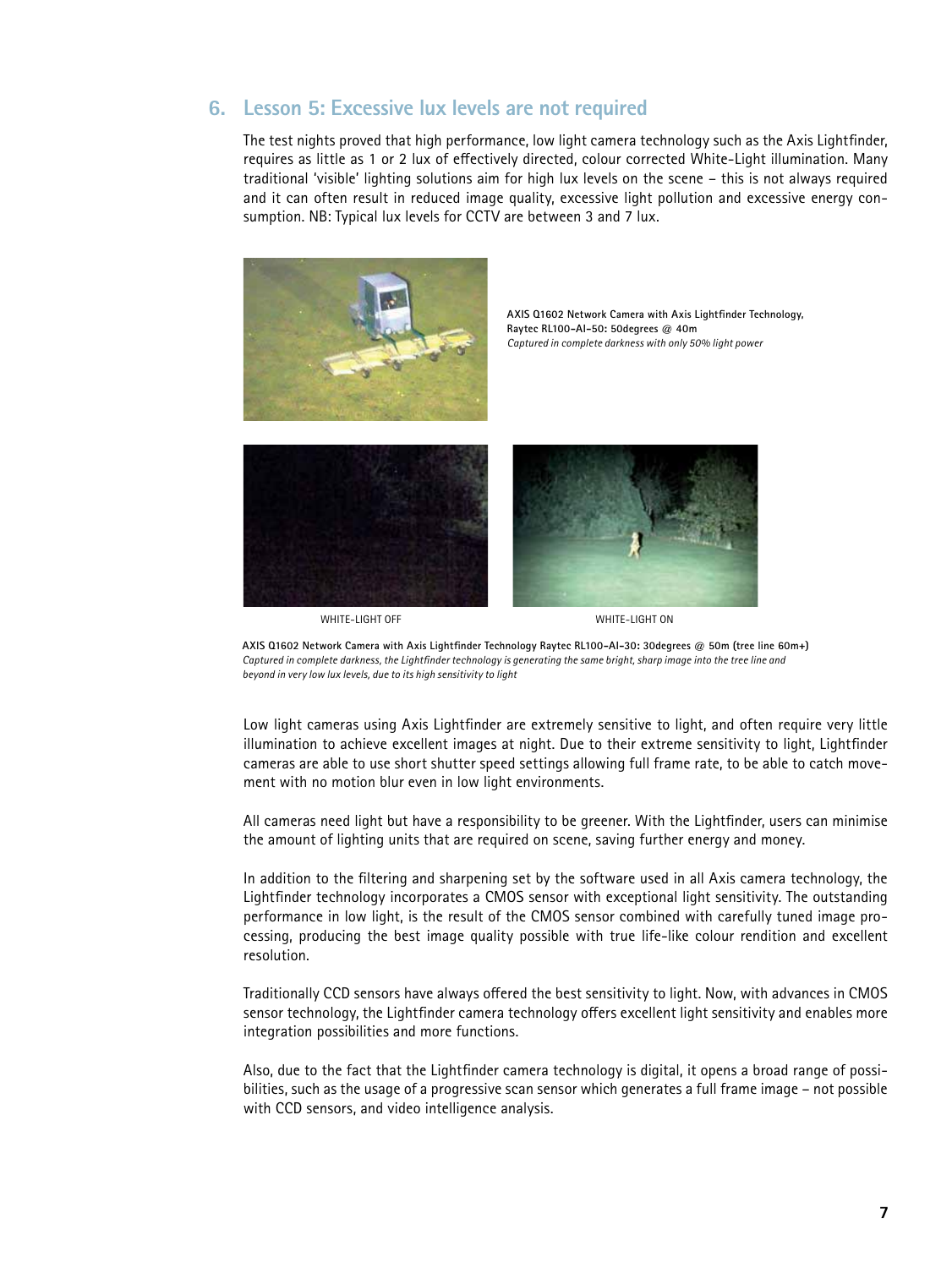CMOS sensors also have a faster readout (which is advantageous when high-resolution images are required), lower power dissipation at the chip level, as well as a smaller system size. Megapixel CMOS sensors are more widely available and are less expensive than megapixel CCD sensors.

#### **TOP TIP: Inverse Square Law**

Light obeys the inverse square law and therefore affects CCTV. Light spreads both vertically and horizontally therefore intensity decreases as a square function. If you want to achieve double the distance, you need four times the amount of power.



\*\*An inverse square law is any physical law stating that a specified physical quantity is inversely proportional to the square of the distance from the source of that physical quantity\*\*.

If light travels double the distance, there will not be ½ power intensity (which would be a linear law) but there will be a 1/4 of the original power intensity (a square law).

Practical Examples

- $>$  To achieve double (x2) the distance = 4 x the original light power is required (22)
- $>$  To achieve triple (x3) the distance = 9 x the original light power is required (32)

### **7. Lesson 6: Megapixel cameras and their requirement for light**

However, much higher megapixel cameras do require more light to achieve high quality images at night.

There is one simple rule to remember, if all other variables stay equal - the resolution of a camera increases as its sensitivity to light decreases. This is due to the size of the individual pixels on a sensor (think of the pixel as a little bucket to collect light). Consider the two examples below:



Clearly the sensor on the right with 16 pixels has 4 times the resolution of the sensor on the left with 4 pixels. But take a look at the size of the individual pixels on each sensor; the pixels on the sensor on the left are much larger, capable of collecting much more light and are therefore able to deliver better performance in lower light conditions.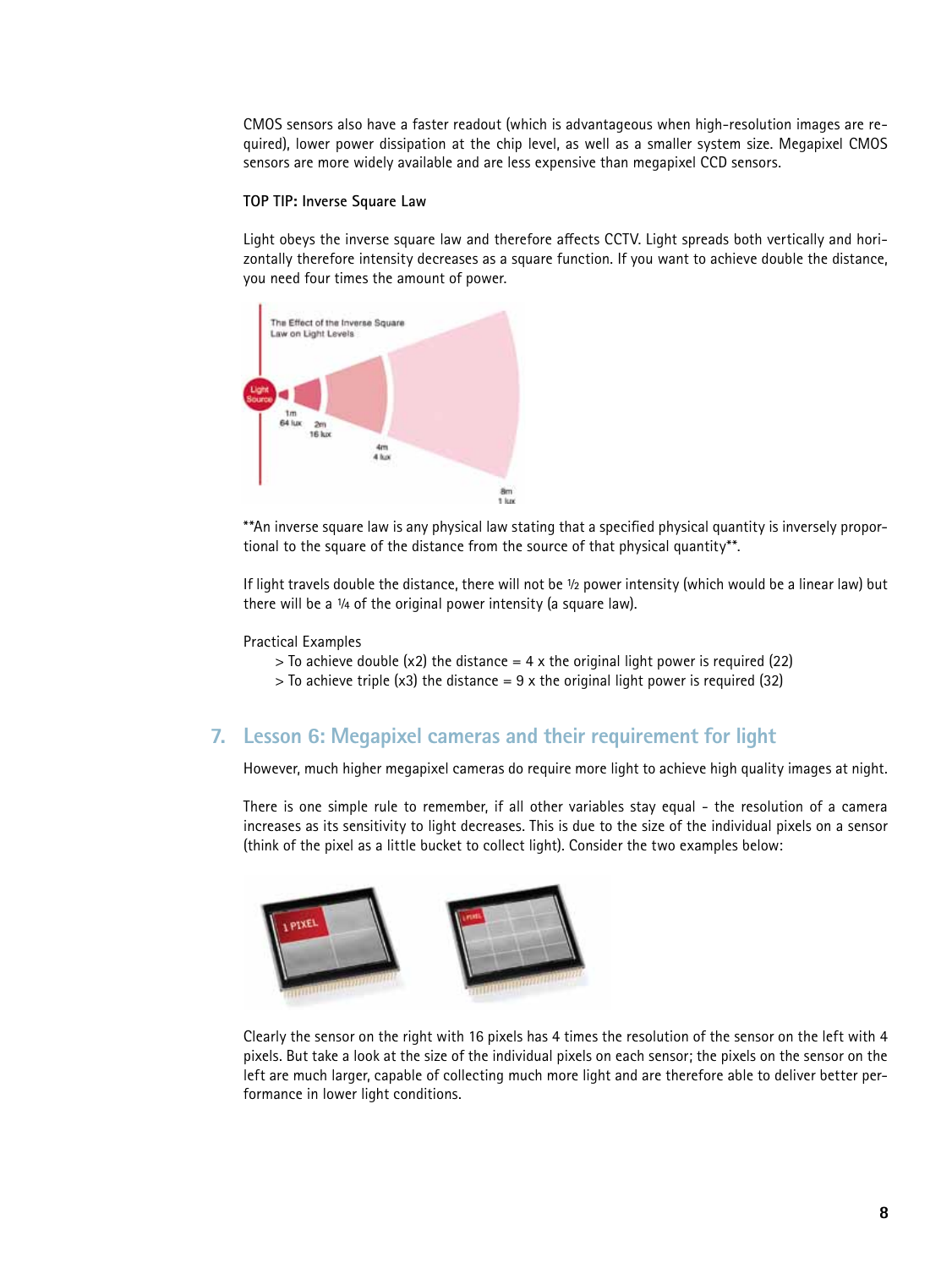

Consider also the two images below. With all other variables staying the same, this scenario shows the camera sensitivity to light decreasing as the resolution of the camera (amount of megapixels) increases. The 3MP camera shows a significant drop in image quality compared to the 1MP camera – both using the same level of light. Higher megapixel cameras require increased levels of illumination.



1.3 Megapixel Camera Aperture F1.4 RAYMAX 25



3.0 Megapixel Camera Aperture F1.4 RAYMAX 25

# **8. Lesson 7: Lower Bandwidth and Storage of your Network Camera**

As discussed earlier in this article, street lighting is not enough for high quality images at night - no matter how sensitive light the camera is.

For users of network cameras, if the images captured are noisy or pixilated due to insufficient lighting, compression is unable to work and therefore creates a higher amount of data to be transmitted increasing bandwidth and storage costs.

#### **8.1 Video Compression needs Good Lighting**

Compression techniques such as H.264 work on compressing the raw data into smaller 'chunks' to reduce bandwidth requirements. In simple terms compression works by replicating data from previous frames and only the pixels that have changed (due to colour or movement) are transmitted and updated in the live video image.

Most security professionals will be familiar with the noisy "white-noise" images that cameras produce when there is not enough light on scene. With each pixel changing frequently the camera is fooled into thinking there is constant movement throughout the image and this prevents video compression from working.

A fundamental benefit of professional lighting for network cameras results from delivering enough light to prevent noise in the image. In turn this provides higher quality pictures, allows compression techniques to work and substantially reduces bandwidth and storage requirements.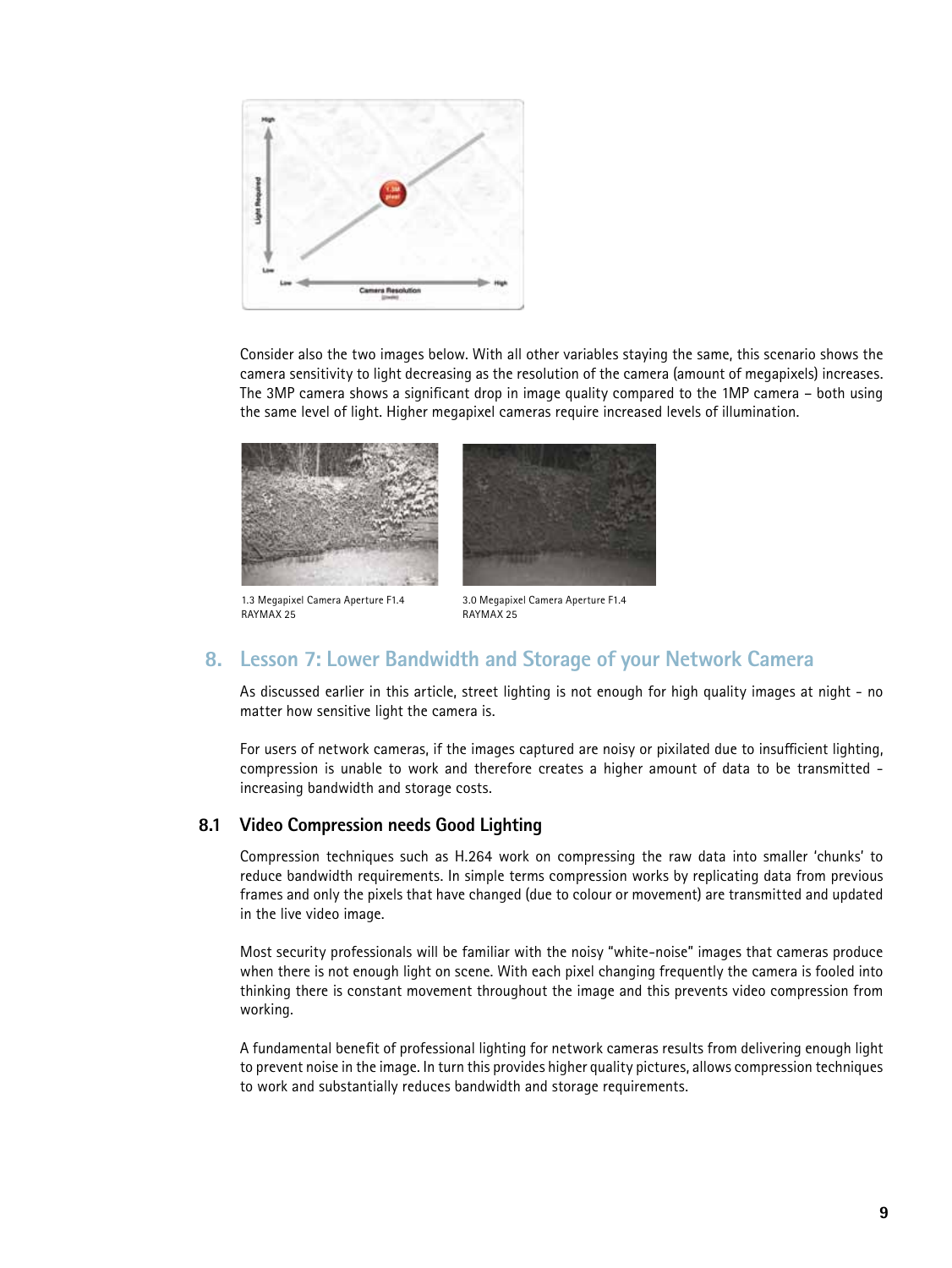# **9. Lesson 8: The Importance of a Quick Start and Good Colour Rendition**

The test nights revealed that the high performance cameras reacted very quickly to the quick start RAY-LUX White-Light LED illumination. The detail was very impressive and the reaction of the cameras were instant, meaning that they can make it possible for light to be used as both a deterrent and a CCTV tool to capture accurate colour images. It can be forgotten how long it takes for many lighting systems to switch on. This can be critical to the security system. Metal halide lighting can take several minutes to fully warm up, compared with the RAYLUX quick-start LED lighting which was shown to be instant.

Other old style lighting technologies such as halogen and sodium lighting have a poor colour rendition. They produce a dull, uneven orange/yellow glow. This leaves CCTV cameras at a disadvantage, as they are unable to produce high quality, true colour images at night, with enough detail to identify and recognise a target on scene.

As shown below, when combining high performance camera technology with crisp, cool white LED technology (which is matched to the camera field of view), the images captured produce accurate detail and facial recognition, excellent clarity of image and true colour representation – even at long distance.

RAYLUX White-Light LED technology delivers a cool white colour temperature which is close to the colour of day light. For this reason, high performance CCTV cameras such as Axis cameras are able to generate the best quality images at night.



**AXIS P1347 5 megapixel Network Camera, Raytec RL100-AI-50: 50degrees @ 40m**

### **10. Lesson 9: Thermal to detect – IR to identify**

Thermal camera technology should not be used instead of IR – but alongside it. Both technologies have different purposes: Thermal to detect – infrared to identify.

The test nights showed a practical demonstration using the Axis' 'Dual Head' camera. This combines thermal and optical cameras in conjunction with Raytec infrared technology, highlighting how all three technologies can work together to deliver increased security at night.

Often used for distance critical applications such as border surveillance, port surveillance, protection of critical infrastructure or military projects, thermal technology is often used to detect that a subject is present at great distances, based on detection of a change in temperature. When the subject moves into the zone covered by the infrared illumination, unlike thermal cameras infrared can be used to identify intruders and pick out details such as facial features or clothing.

Looking at the two thermal images below at 100m, we can see that a person is present, but we cannot tell if the person is a man or a woman or identify any facial features. Now looking at the IR image on the left, we can clearly see that the person is a young/middle aged white male, wearing jeans and a casual jacket.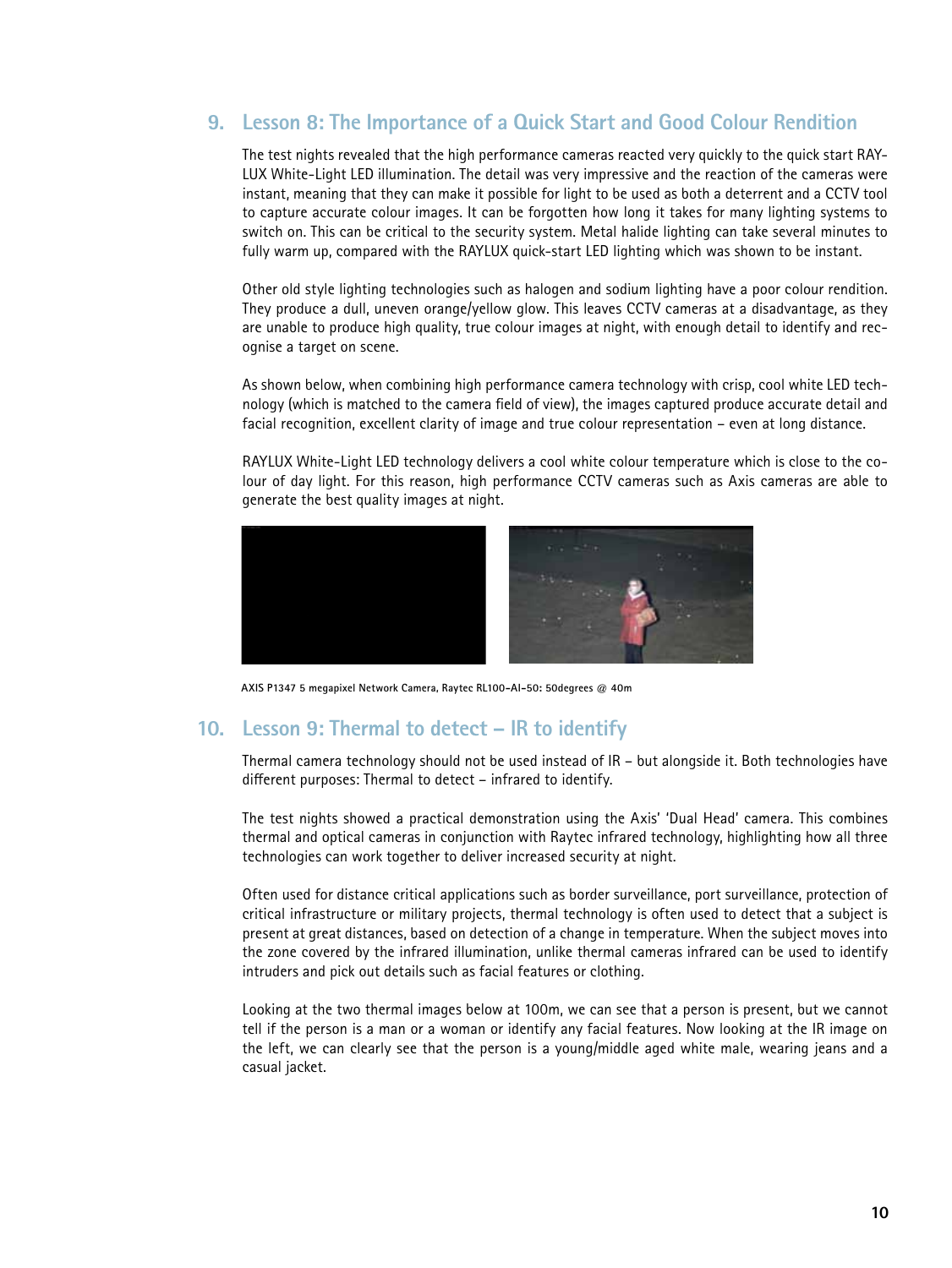Infrared illuminators, which throw IR light onto a scene and can be viewed with monochrome or day/ night cameras, should not be confused with thermal imaging which detect infrared radiation (heat) and create images based on differences in surface temperature producing false colours from these temperatures to create an artificial image.



**Axis Dual Head Camera @100m**

## **11. Conclusion: Testing is critical - there is no substitute for getting out there**

The 2011-2012 winter test nights provided a rare opportunity to try out a range of camera, lens and lighting combinations in real life low-light conditions. This is not always possible but in reality there is no substitute for getting out there, and trying your chosen camera, lens and lighting combination in real conditions. Many systems set up during day time conditions may fail to achieve effective night-time images.

For more information on lighting for network cameras, please visit **www.axis.com** and **www.rayteccctv.com**

**Raytec Ltd** sales@rayteccctv.com +44 (0) 1670 520055

**Axis Communications** www.axis.com/corporate/contact.htm +44 (0) 1923 211417 UK Office +46 46272 2050 Nordic Sales Offices

# **12. About Raytec**

Raytec are world leaders in LED lighting and manufacture a complete range of Infra-Red and White-Light LED illuminators for CCTV and general lighting applications. All Raytec illuminators use the latest SMT LED technology to improve the performance of any security system at night, delivering high quality images, a long 10 year life, low energy consumption, low running costs and zero maintenance. Raytec's management team has over 40 years of experience in designing, specifying and selling lighting directly to over 60 countries, and all Raytec products are UK designed and manufactured.